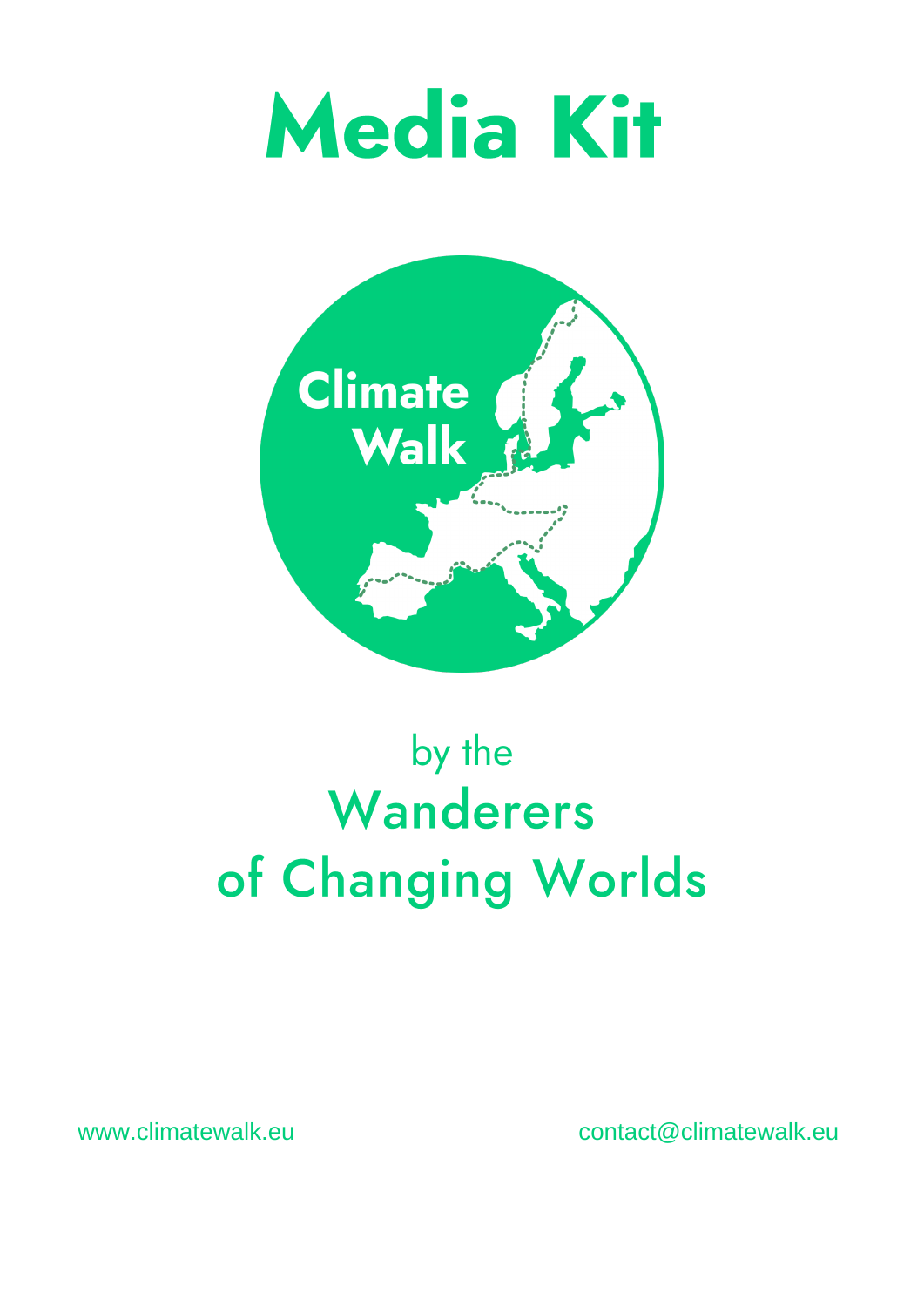## **Press Release**

#### Overview

The *Climate Walk* by the *Wanderers of Changing Worlds* is a project by the Vienna-based NGO *European Climate Trail*. It combines accessible research, art, and education in order to shed light on local experiences with Climate Change and changing Climates all across Europe. By walking over a distance of 12.000 kilometers, the *Wanderers*  adopt a slow-moving approach of experiencing unique, yet interconnected problems facing European landscapes and their inhabitants. With a focus on open participation, the Wanderers will *walk* with people they encounter, *listen and talk* to them about their experiences, and *connect* them to create an emotionally engaging narrative for a wider international audience.

The Climate Walk will officially start on June 5th 2021, the UN World Environment Day, when two of the Wanderers will set out on their journey from the North Cape. From there they will make their way towards their final destination in Cabo da Roca, Portugal over a period of 18 months. A real-time map on [www.climatewalk.eu](http://www.climatewalk.eu/) will provide the Wanderer's exact location at any time, giving those interested the possibility to join at any point.

## The three Pillars: Research, Education, Art

The Wanderers will research local experiences with changes in landscapes, practices and ways of life in different regions across 15 European countries. This research will be continuously analysed, and published after the Climate Walk itself has concluded, resulting in novel insights into underrepresented aspects of Climate Change.

In cooperation with municipalities, universities and schools along their way across Europe, the Wanderers will organize workshops with public participation, where local communities can deliberate about specific Climate Change-induced problems, their wider global context and possible solutions they might adopt in the future. This is to convey practical knowledge about local environmental problems and establish a sense of agency in individuals and communities alike, to further enable lasting initiatives.

With another focus on media and art, the Climate Walk aims to create an engaging narrative around Climate Change and the voices and places it involves, especially those yet unseen and unheard. Moving away from a more abstract storytelling of Climate Change, the Wanderers will work together with local artists to create works of art which encapsulate the plurality of people's tangible experiences with changing Climates. With an extensive media presence, a touring exhibition in the works, and much more, the Climate Walk strives to move people not only physically, but emotionally.

#### **Crowdfunding the Climate Walk**

The Climate Walk is a monumental undertaking, which is also reflected in the financial requirements of the whole project. The Wanderers are currently holding a crowdfunding campaign to reach their financial goals, please consider supporting it here:<https://www.ecocrowd.de/project/climate-walk/>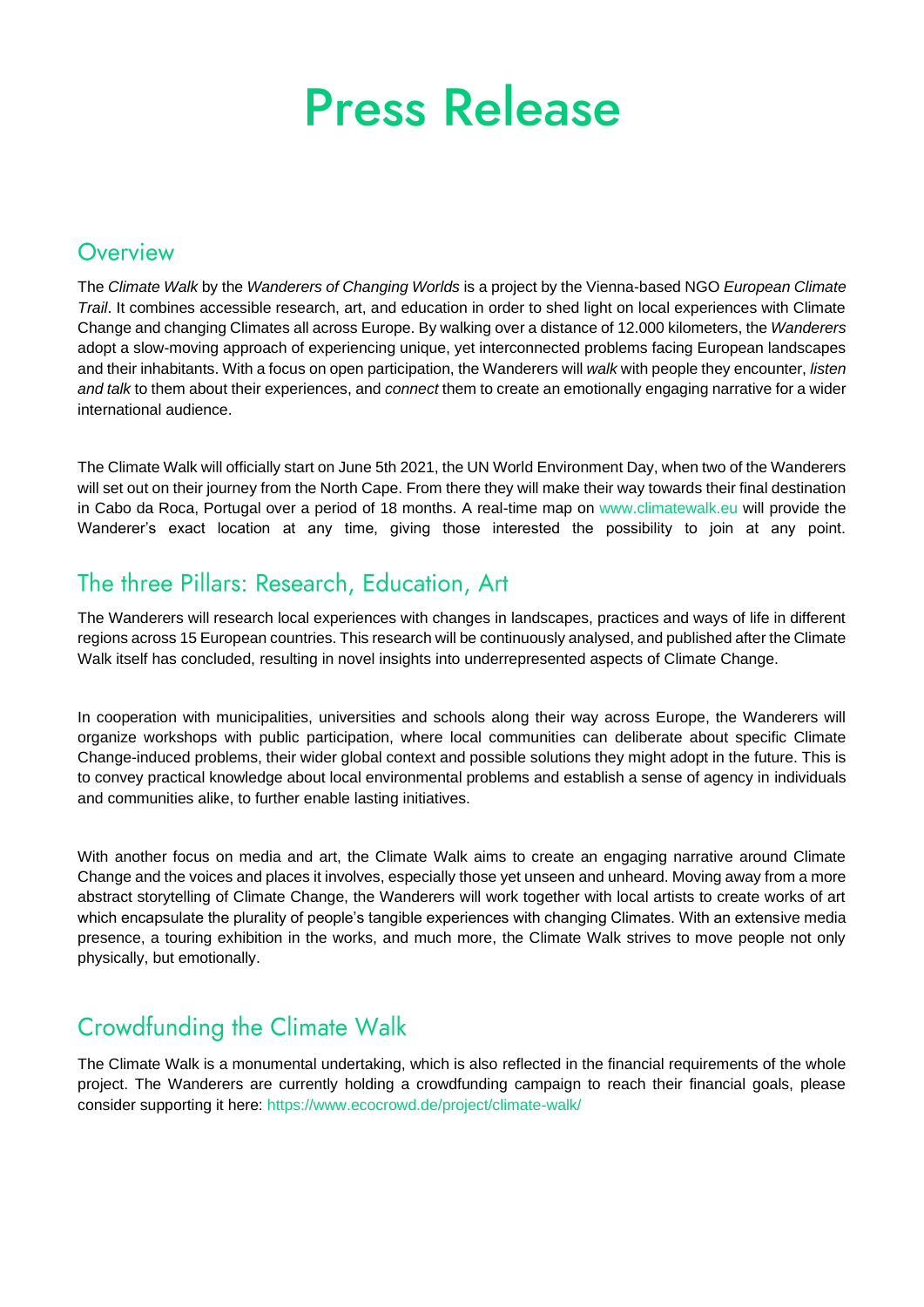

#### General

"The Climate Walk is a combined research, education and media-art project by the Wanderers of Changing Worlds. It is about walking across Europe to understand regional experiences of Climate Change. It is about listening to local perspectives, learning from them and connecting these stories together to construct a holistic, people-centric understanding of these complex phenomena."

"We aim to understand how people experience Climate Change and all its biophysical and sociocultural repercussions. It is these locally-specific manifestations of Climate Change which we refer to as "changing Climates". Through a unique and interdisciplinary approach of walking, listening and (re-)telling we aim to understand, explain and connect the experiences and practices of local actors from across Europe."

"While we see ourselves as researchers, we are also activists and mediators. That is why we aim to conduct participatory action workshops in each region to help fully engage local actors with the global challenges posed by Climate Change."

"As we consciously make our way across Europe, we will experience the subtle changes of landscapes, climates, practices, perceptions, and ways of life. From mainland Europe's northernmost frontier to its westernmost point, through sites of change and struggle, through cities, villages, and wilderness; we will walk and take part in people's lives and experiences."

## Moving through the Climate Walk:

"We want to move with people and we want to move people in order to move together mentally into a transformed future!"

"We are convinced that when people take time to experience Climate Change around them, their willingness to take action rises. That is why we invite the people of Europe to join us for a while."

#### **Research:**

"The research project aims to generate impact by collecting novel data testifying to the urgency of Climate Change and Changing Climates."

#### **Education:**

"In each region a workshop will take place. These will have the dual purpose of spreading awareness of the SDGs, and connect local actors to enable the creation of new projects with an emphasis on local challenges and needs."

"The education project aims to provide local actors with the tools necessary to develop agency with the intention of driving momentum for individual and collective action."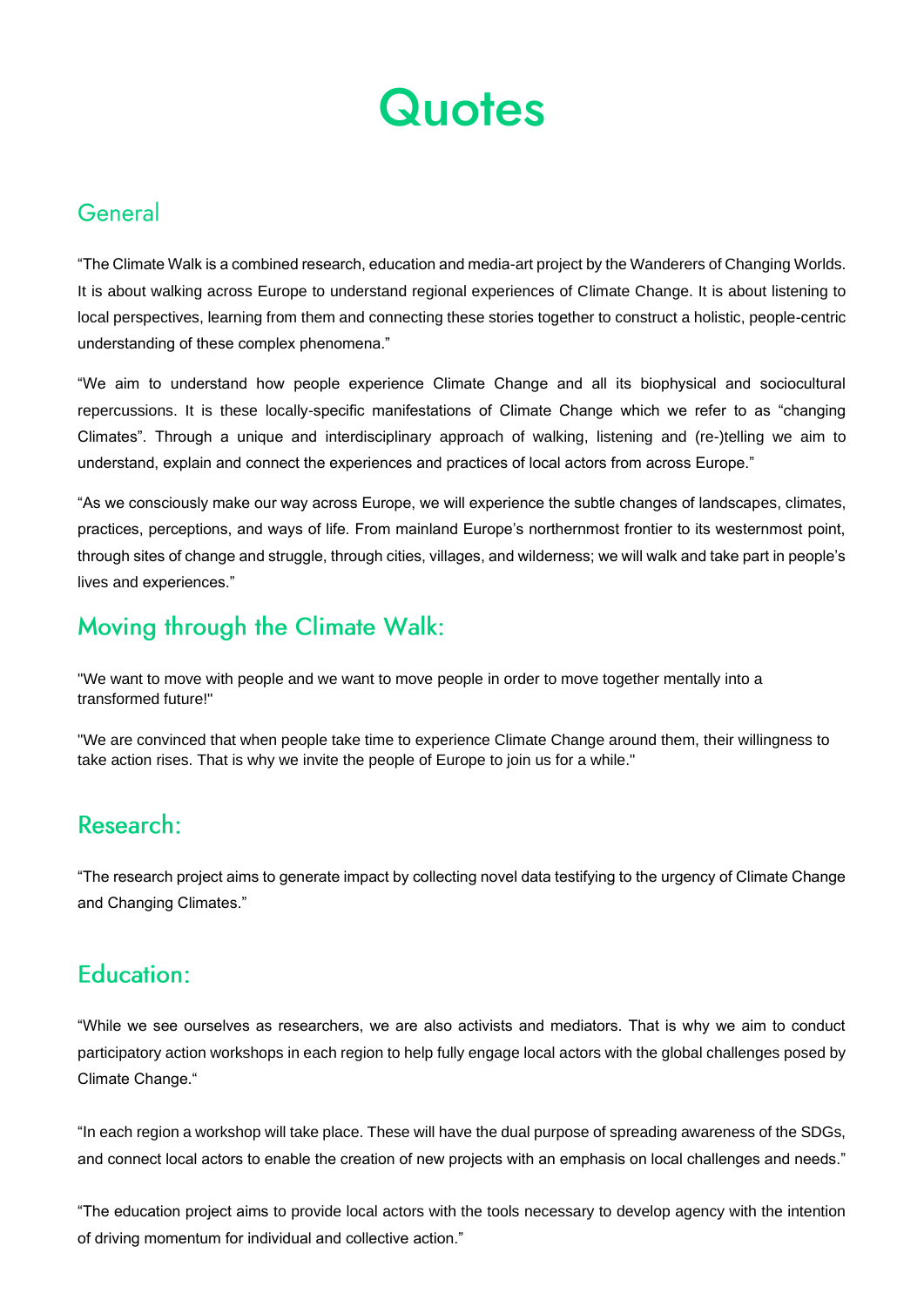### Media & Art:

"The media and art project aims to extend the academic knowledge generated in the research project and the local to global collaboration facilitated in the education project. The core purpose of the project in its entirety is to listen and collect the stories and experience of the people we meet along the way."

"That is why the third pillar is devoted to creating films, pictures, blogs and works of art which enable these stories to reach wider audiences around the world. We will work together with filmmakers and artists from all over Europe to develop cross-media and artistic contributions that help to make the complex topic of Climate Change tangible in an unique way. "

"This also provides an opportunity for reciprocal exchange with a broader audience, thereby fulfilling our goal of making the diverse voices audible, making the experience of Climate Change visible and and - last but not least connect."

"The walk itself across Europe aims to raise public awareness of the salience of Climate Change in their locale, through a combination of social media channels, blogs and podcast updates."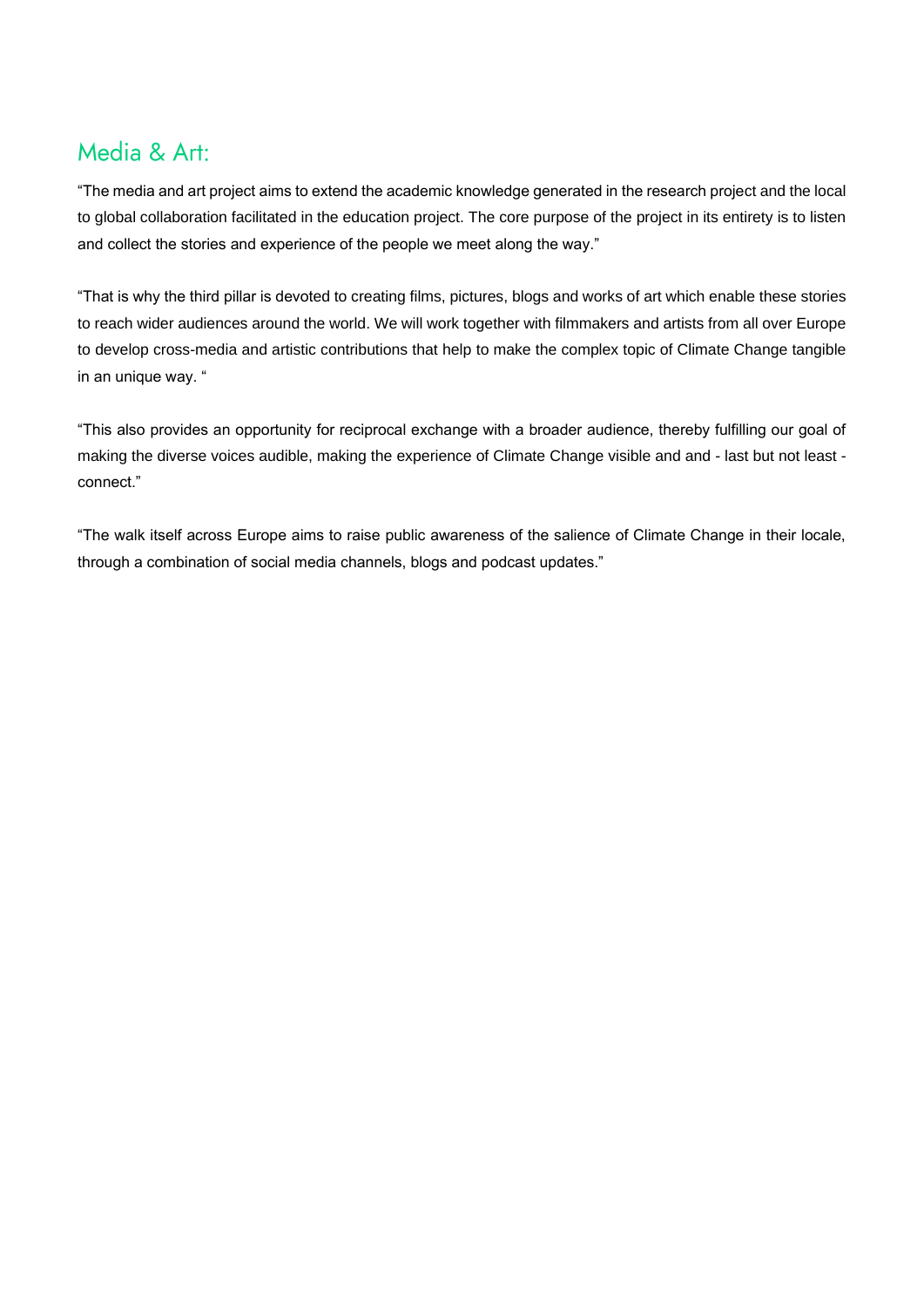# **Knowledge Association**

The *Knowledge Association* serves as an advisory council to support our project's work. It consists of relevant stakeholders from the academic field, NGOs, political and institutional bodies.



#### **Miriam Bahn**

Environmental Education and Coordination of Volunteers at Global 2000, Vienna, Austria

"The project *Climate Walk* inspired me from the very beginning. I particularly like the fact that young people are involved in the process of dealing with the issues of Climate Change and climate protection."

#### Dorothea Born

Monika Fröhler

University Assistant at the Department of Science and Technology Studies, University of Vienna, Austria

"To understand Climate Change we need to understand its local impacts. And we need to involve diverse publics in their experiences with Climate Change. This is what the Climate Walk does, in a highly intriguing and inspiring way."





### **Thomas Hylland Eriksen**

Professor of Social Anthropology at the University of Oslo, Norway

"The Wanderers of Changing Worlds is a really creative and innovative initiative aiming to raise consciousness inside and outside of the monastic academic world, building dialogue and spreading knowledge across several kinds of borders. I cannot think of a more auspicious time for this kind of project."



CEO of the Ban Ki-moon Centre for Global Citizens, Vienna, Austria

"What an inspiring team of young global citizens, walking the talk and researching about Climate Change and its impact across Europe. The Ban Ki-moon Centre is excited to support the efforts on SDG 4 and SDG 13."





#### Elisabeth Gauß

EG specialist in general medicine, phytotherapy, mind-body-medicine, speaker on salutogenesis, and hiking guide, Schruns, Austria

"It's about opening our senses, listening humbly to people, knowing more and more about how everything on earth is connected. There is only ONE nature, and we are part of it. May the road rise up to meet you!"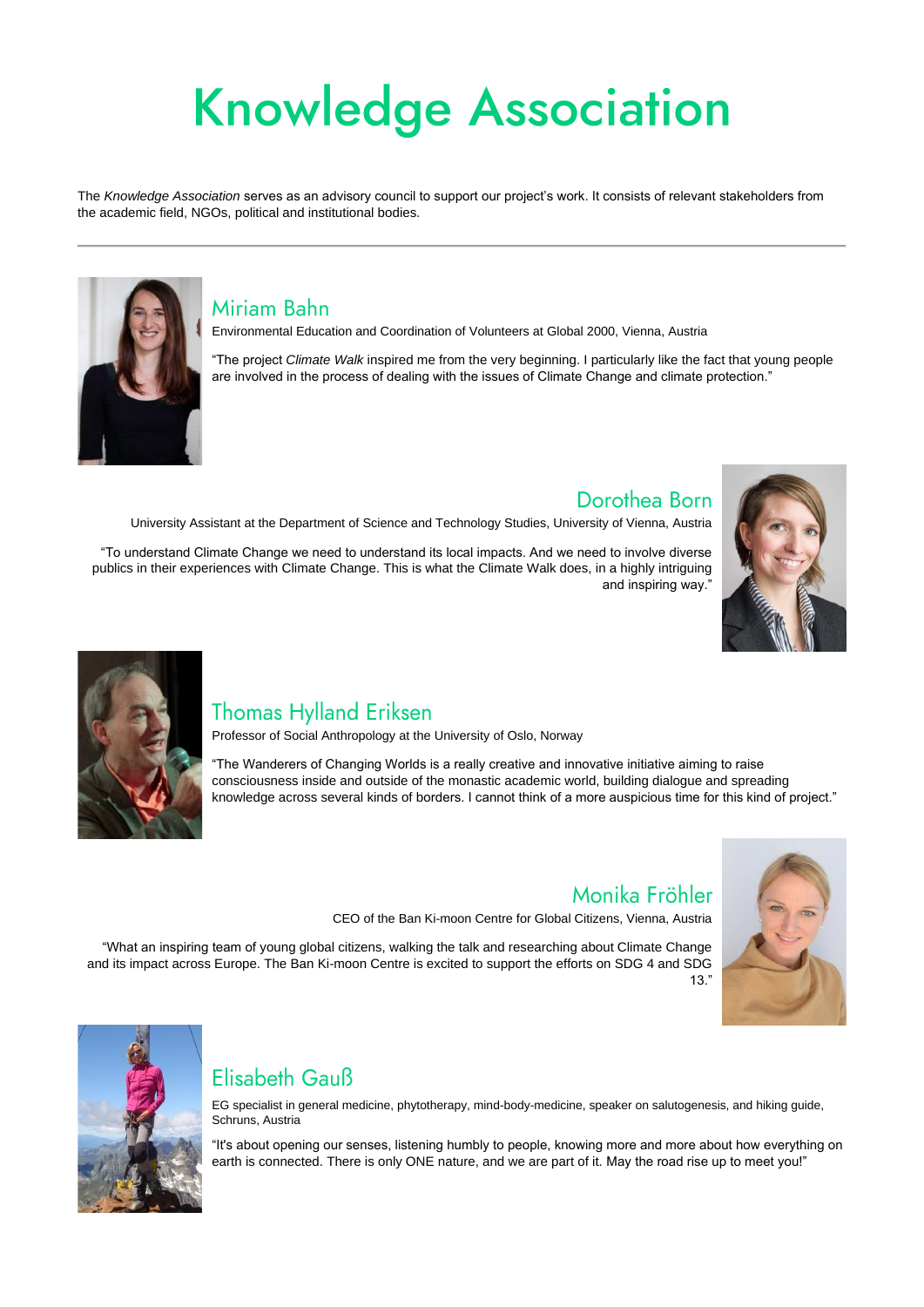

### Stefan Grasgruber-Kerl

Area Director Campaigns at Südwind, Vienna, Austria

"Südwind supports the Wanderers of Changing Worlds because with our campaigns and educational activities we also take many steps towards a sustainable future and for the sustainable development goals and we go best and furthest together."

Image credit: Alexander Chitsazan

### Katharina Gsöllpointner

Head of the Department International Programmes in Sustainable Developments at the University of Applied Arts Vienna, Austria

"Climate Walk – what a tremendous idea! I am more than happy to support this project since our department's fundamental function is to equip young people with the inter- and crossdisciplinary competencies, skills, and abilities that serve them as an indispensable basis for their engagement with the Grand Global Challenges."



Image credit: Ana Loureiro Fernandes

Social Ecologist at the University of Natural Resources and Life Sciences, Vienna, Austria/Bonn, Germany "Hiking is like doing research: critically scrutinizing what already exists and looking for something better."

Herta Nöbauer



Image credit: Pilo Pichler

## Christoph Görg

Senior Lecturer at the Department of Social and Cultural Anthropology of the University of Vienna, Austria

"I find the idea of grounding this project on walking across Europe fantastic and convincing in ecological, social, political, and methodological terms. We may expect surprising insights from this project for comprehending climate issues from perspectives hitherto less noticed. It is a pleasure for me to share experiences and knowledge with this team of young, engaged wanderers."



Image credit: Erika Pechtl



#### **Melanie Pichler**

Political Scientist at the University of Natural Resources and Life Sciences, Vienna, Austria

"I support the Wanderers of Changing Worlds as I like the integration of scientific and everyday knowledge as well as the transformative approach of the project."

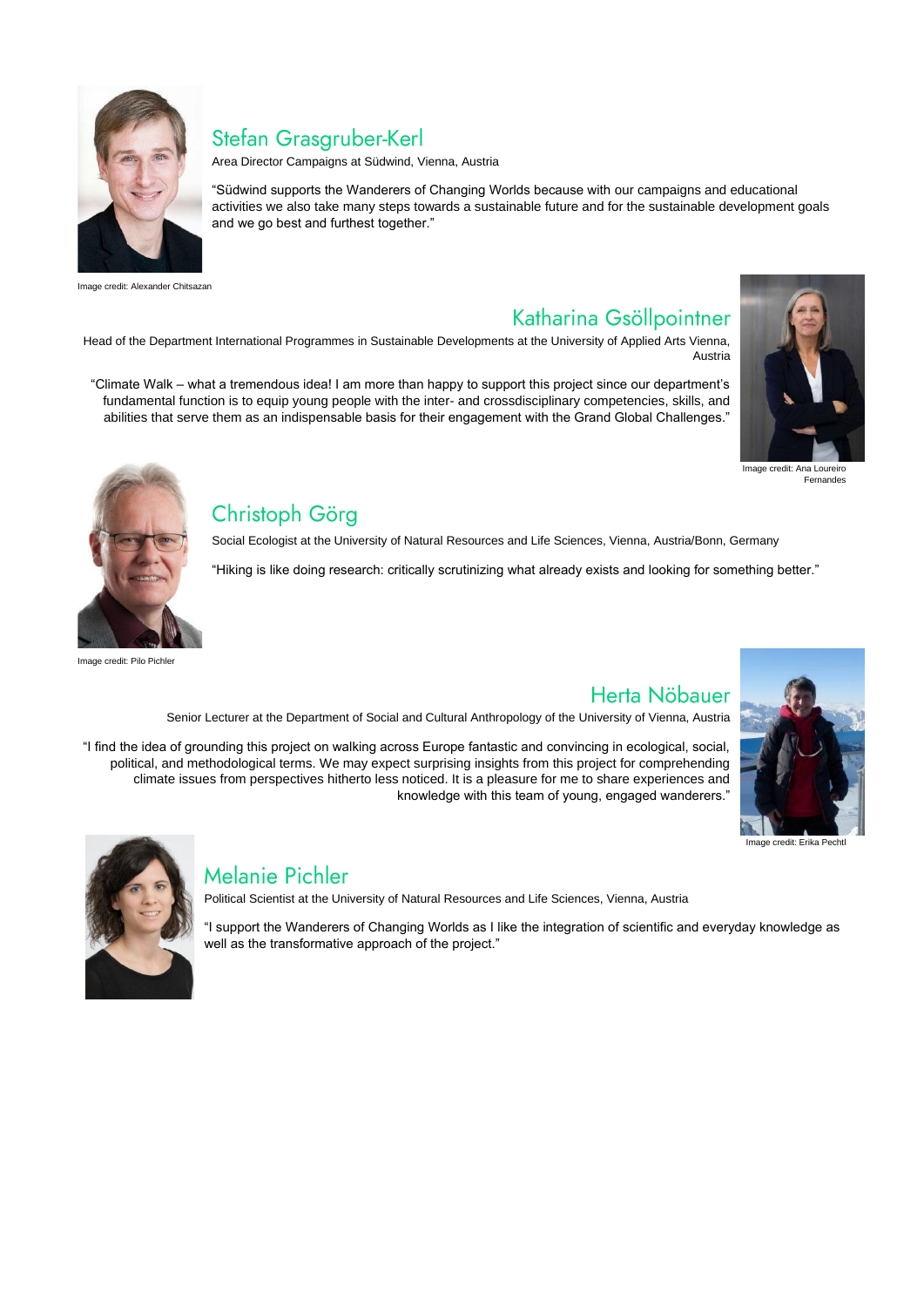Artist and filmmaker, Austria

"A climate walk creates the chance to establish bonds to local communities and to testify the ecological collapse of landscapes as an effect of climate disruption. Walking, listening and learning is also a perfect preparation to get yourself ready to what should not be considered a choice but an obligation of every human being: connecting with the swarming bodies confronting Capitalocene's worst polluters and nation-states unwilling to seriously mitigate carbon emissions."

**Gertrude Saxinger** 



Image credit: Lineematiche, Luca Guadagnini

## **Oliver Ressler**

Social anthropologist at the University of Bern and the Austrian Polar Research Institute APRI, Vienna, Austria

"Contemporary societal and ecological challenges require a new thinking about futures for the globe. Walking triggers ideas. Let's become Wanderers of Changing Worlds!"





#### Peter Schweitzer

Professor and Chair of Social and Cultural Anthropology, University of Vienna; Director of the Austrian Polar Research Institute, Vienna, Austria

"Walking is one of the best ways for experiencing and knowing the world. And Climate Walk is a wonderful project at the intersection of science and activism, full of youthful energy."



## Gonçalo Vieira

Physical Geographer / Director of the ULisboa College on Polar and Extreme Environments and Scientific Coordinator of the Estrela UNESCO Global Geopark, Lisbon, Austria

"Wanderers of Changing Worlds is an excellent initiative to assess Climate Change problems at the local and community level, involve the communities and showcase issues and solutions that can be used for promoting sustainable development from the individual to the policy level."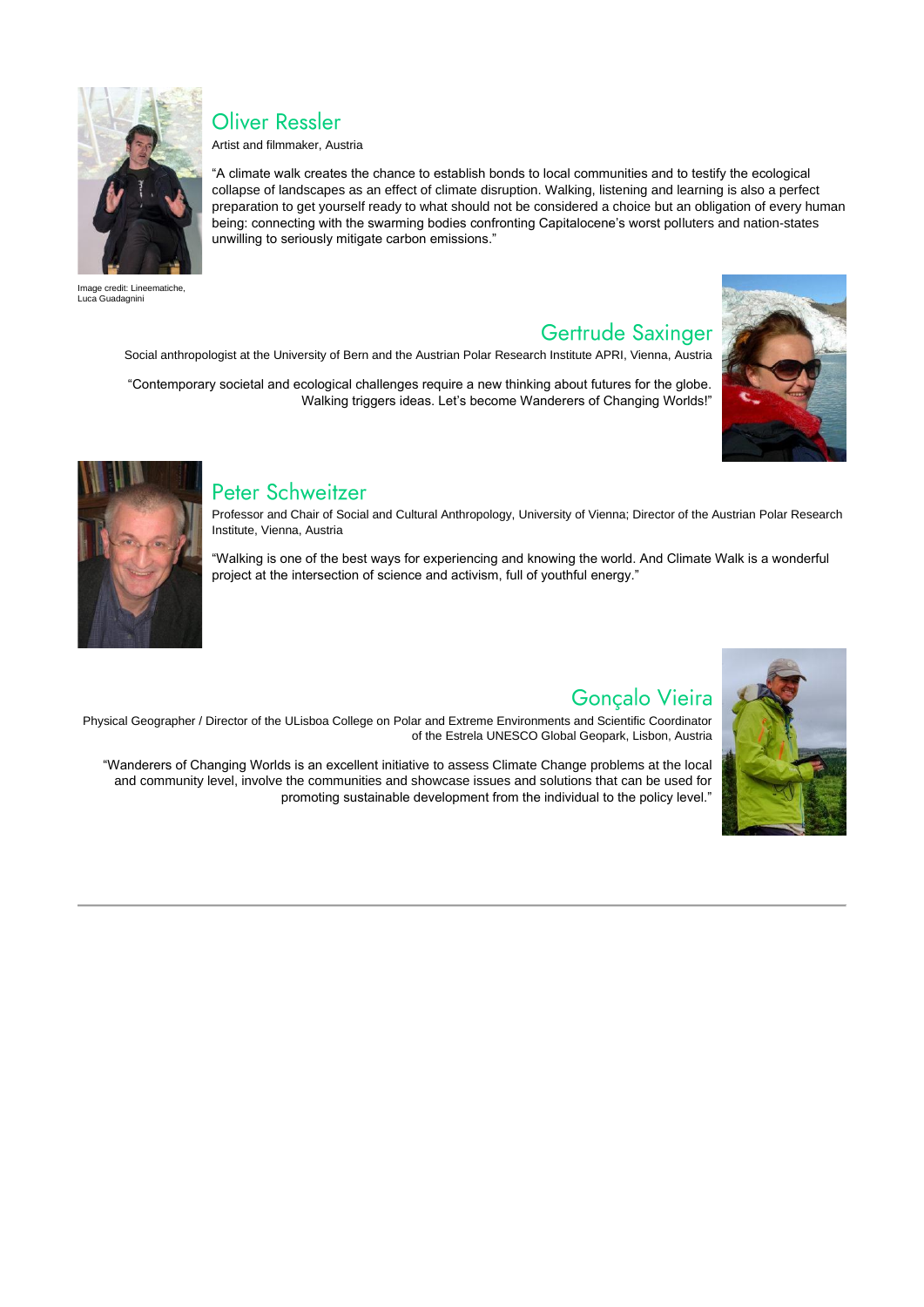## **Project Summary**

*Climate Walk* is a research project, educational project, media project and adventure. It is about exploring the local effects of Climate Change by walking from the North Cape to the most western point of Europe in Portugal - about 12.000 km. We collect data on human perceptions, experiences, and practices in dealing with Climate Change, and promote cooperation between individuals, local communities, and national and international organizations. In collaboration with schools, universities, NGOs, and political actors, we organize workshops along the trail to empower local actors to launch their own climate initiatives tailored to local problems and opportunities. Through a comprehensive media presence and in cooperation with local artists from all over Europe, we make the diverse experiences tangible and bring them to a broad, Europe-wide audience. To guarantee the greatest possible diversity of perspectives and voices, we encourage open participation: A map on our website shows the position of the walkers at any time. In this way, all those interested can set off with us to make new friends, gain new experiences and discover new perspectives.

Over a period of one and a half year, starting in early June 2021, two people from our team will be on the way, while the rest will be in Vienna to take care of organisation, data evaluation, public relations, and coordination. The period after the hike itself is dedicated to the analysis of the empirical data and our experiences in order to translate them into exhibitions, written publications, a travel guide and documentaries. Supporting organizations will be visibly represented in all publications, on our website and on our social media presence.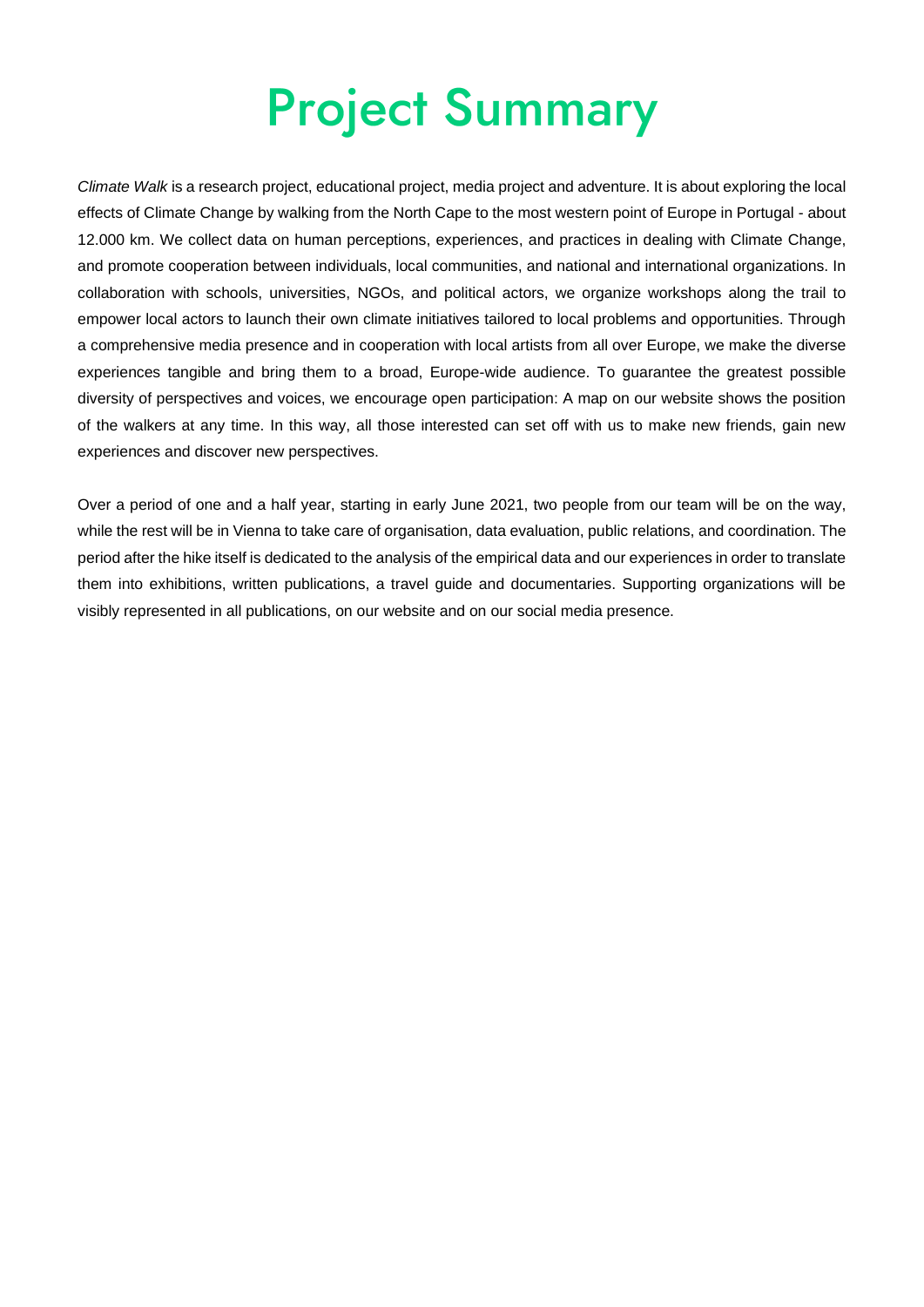## **Our Team**



#### **Timo Bühler**

Co-Chair of the Association | Finance | Website and IT infrastructure

"The *Climate Walk* acknowledges Climate Change as a practical problem we all have to somehow adapt to. Let's learn with and from each other how to do so!'





#### Eva-Maria Holzinger

"The *Climate Walk* is not just an idea, it is the promise that change is possible when we bring together people from different backgrounds and give them the opportunity to communicate and act together."

#### **Gerald Hofbauer**

"The *Climate Walk* gives hope and motivation to act. It began with a utopian idea, which we as a team and together with partners turn into reality. We will walk through Europe in order to move together into a social-ecological future."

#### **Martina Perzl**

Co-Chair of the Association | Crowdfunding | PR

Chair of the Association | Research Project | Education Project | Fundraising | Partnerships | Volunteers

#### Alexandra Sabine Stieger Media-Art Project | Research Project | Social Media | Volunteers

Fundraising | Partnerships

"For me, the *Climate Walk* combines true activism, living research, situated learning."





#### Iulia Plattner

"Walking together towards a just and solidary future – not only for humans, but for all living beings – is for me the antidote to an ever accelerating and harsher world. Walking together means picking up people where they are, instead of believing that one needs to guide and teach them. Walking reminds us of our dependence on an intact environment, it also reminds us that the struggle against the climate crisis and its driving forces is not a decision, but a necessity.'



Education Project | Fundraising

"The *Climate Walk* is a project where everyone can share her/his skills, and where we exchange experiences and knowledge to experiment and to grow together into a sustainable future."

Anna Schreinlechner

Fundraising | Media-Art Project | Route Planning

While planning the route, we are already experiencing various facets of Climate Change - and there are still many unheard voices and unseen places out there. We want to offer them a space to create a togetherness at eye level with

sustainable future perspectives.



"It is through media and art that we want to share these 'unheard voices' and 'unseen places' with a wider audience. And in this way, form bonds – not only between people all over Europe, but also between the global and local perception of Climate Change."

#### **Martin Thalhammer**

Route Planning | Research Project